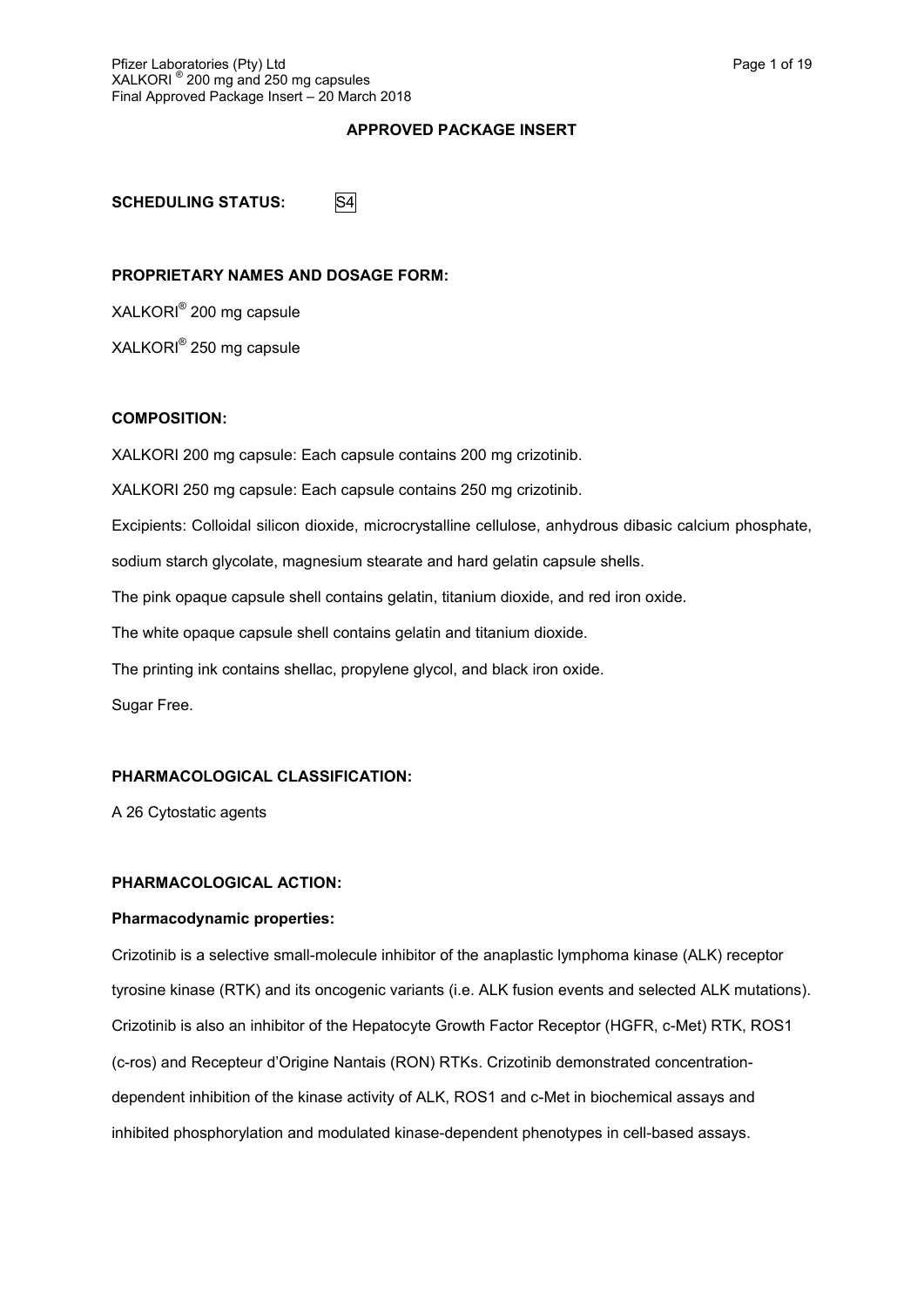#### **Pharmacokinetic properties:**

#### *Absorption:*

Following oral single dose administration of 250 mg in the fasted state, crizotinib is absorbed with median time to achieve peak concentrations of 4 to 6 hours and the absolute bioavailability was 43 % (range: 32 – 66 %). Following crizotinib 250 mg twice daily, steady state was reached within 15 days and remained stable, with a median accumulation ratio of 4,8.

A high-fat meal reduced crizotinib area-under-the-plasma-concentration versus time curve from time zero to infinity (AUC<sub>inf</sub>) and maximum observed plasma concentration (C<sub>max</sub>) by approximately 14 % when a 250 mg single dose was given to healthy volunteers. Therefore, crizotinib can be administered with or without food (see DOSAGE AND DIRECTIONS FOR USE).

#### *Distribution:*

The geometric mean volume of distribution ( $V_{ss}$ ) of crizotinib was 1772 I following intravenous administration of a 50 mg dose, indicating extensive distribution into tissues from the plasma.

Binding of crizotinib to human plasma proteins *in vitro* is 91 % and is independent of medicine concentration. *In vitro* studies suggested that crizotinib is a substrate for P-glycoprotein (P-gp). The blood-to-plasma concentration ratio is approximately 1.

#### *Metabolism:*

*In vitro* studies demonstrated that CYP3A4/5 were the major enzymes involved in the metabolic clearance of crizotinib. The primary metabolic pathways in humans were oxidation of the piperidine ring to crizotinib lactam and *O*-dealkylation, with subsequent Phase 2 conjugation of *O*-dealkylated metabolites.

*In vitro* studies in human liver microsomes demonstrated that crizotinib is a time-dependent inhibitor of CYP2B6 and CYP3A.

#### *Elimination:*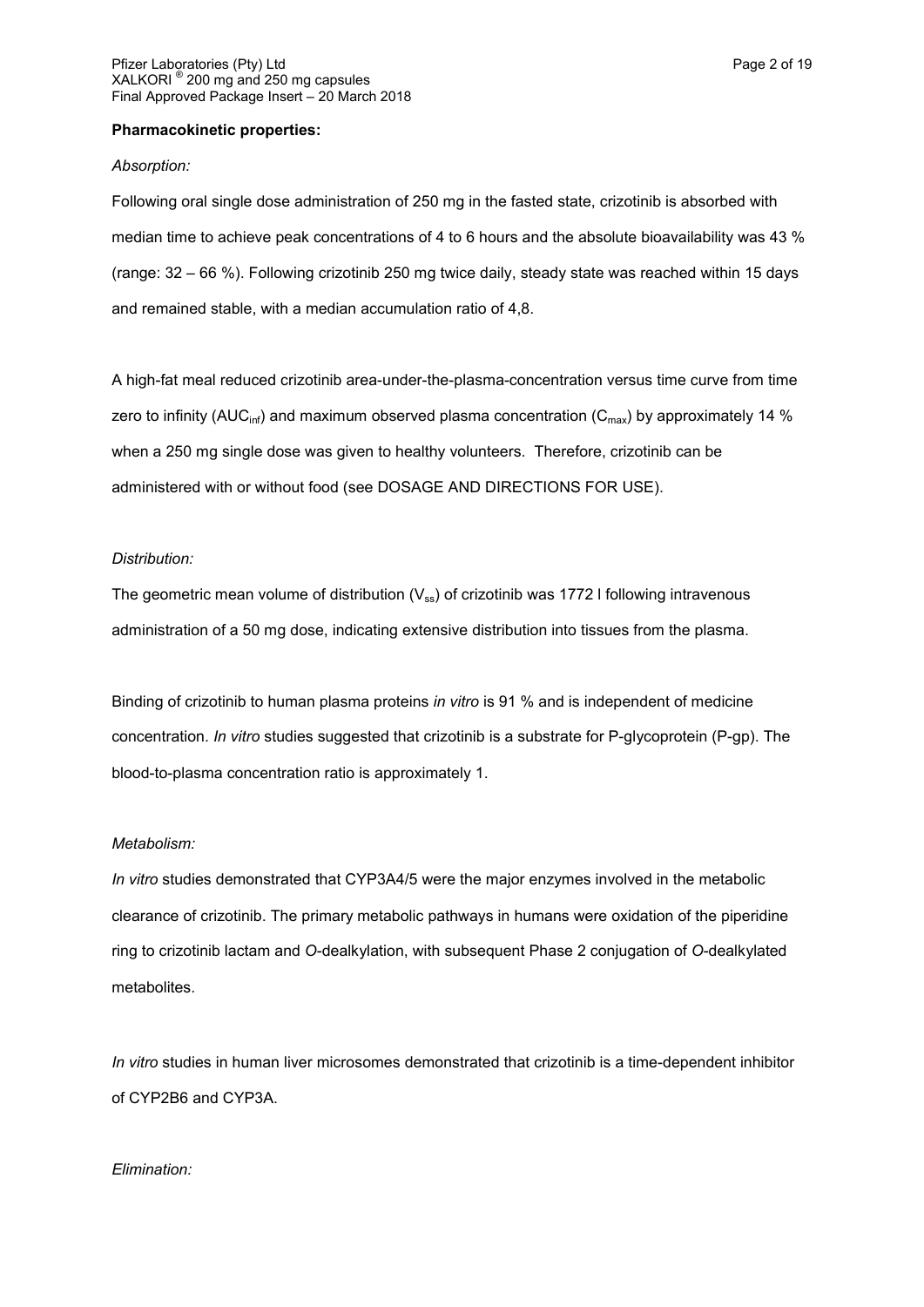Following single doses of crizotinib, the apparent plasma terminal half-life was 42 hours in patients.

Following the administration of a single 250 mg radiolabeled crizotinib dose to healthy subjects, 63 % and 22 % of the administered dose was recovered in faeces and urine respectively. Unchanged crizotinib represented approximately 53 % and 2,3 % of the administered dose in faeces and urine respectively.

The mean apparent clearance (Cl/F) of crizotinib was lower at steady state (60 l/hr) after 250 mg twice daily than that after a single 250 mg oral dose (100 l/hr), which was likely due to autoinhibition of CYP3A by crizotinib after multiple dosing.

## **Pharmacokinetics in special population groups:**

#### *Hepatic insufficiency:*

As crizotinib is extensively metabolised in the liver, therefore hepatic impairment is likely to increase plasma crizotinib concentrations. However, crizotinib has not been studied in patients with hepatic impairment. Clinical studies that were conducted excluded patients with ALT or AST > 2,5  $\times$  ULN or, if due to underlying malignancy,  $> 5.0 \times$  ULN or with total bilirubin  $> 1.5 \times$  ULN (see DOSAGE AND DIRECTIONS FOR USE, Table 2 and WARNINGS AND SPECIAL PRECAUTIONS). The population pharmacokinetic analysis using the data from these studies indicated that baseline total bilirubin or AST levels did not have a clinically meaningful effect on the pharmacokinetics of crizotinib.

#### *Renal insufficiency:*

No starting dose adjustment is needed for patients with mild (60  $\leq$  creatinine clearance  $|C|_{c1}$  < 90 ml/min) or moderate (30  $\leq$  Cl<sub>cr</sub>  $\leq$  60 ml/min) renal impairment, since the population pharmacokinetic analysis indicated no clinically meaningful changes in steady-state XALKORI exposure in these patients. XALKORI plasma concentrations may be increased in patients with severe renal impairment  $|Cl_{cr}$  < 30 ml/min). The XALKORI dose should be adjusted to 250 mg taken orally once daily in patients with severe renal impairment not requiring peritoneal dialysis or haemodialysis. The dose may be increased to 200 mg twice daily based on individual safety and tolerability after at least 4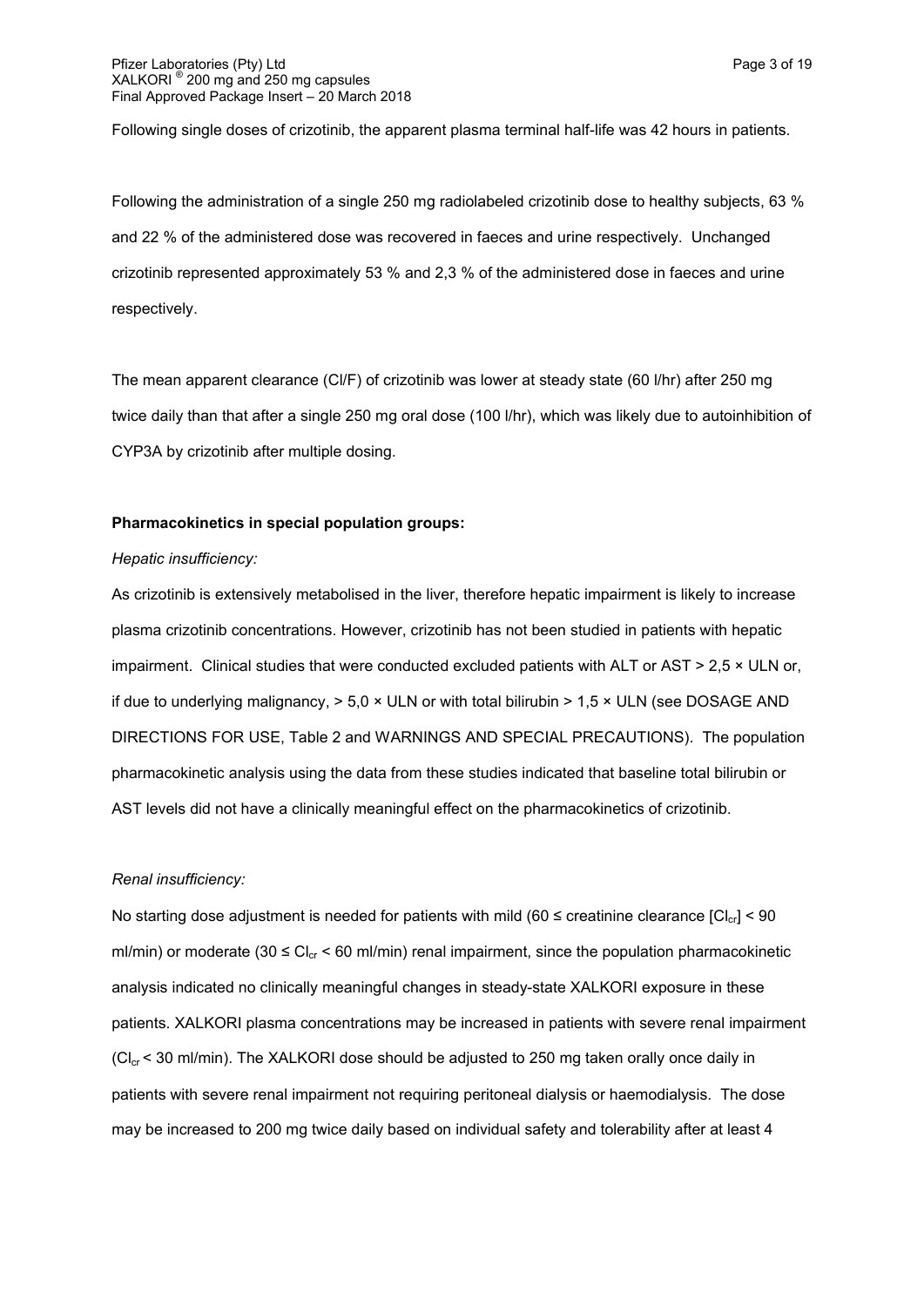weeks of treatment (see WARNINGS AND SPECIAL PRECAUTIONS and DOSAGE AND DIRECTIONS FOR USE, Dose modification).

## **INDICATIONS:**

XALKORI is indicated for the treatment of anaplastic lymphoma kinase (ALK)-positive advanced nonsmall cell lung cancer (NSCLC).

## **CONTRAINDICATIONS:**

Use of XALKORI is contraindicated in patients with hypersensitivity to crizotinib or to any of the excipients.

# **WARNINGS AND SPECIAL PRECAUTIONS:**

## **Hepatotoxicity:**

## **Safety and efficacy in patients with hepatic impairment have not been studied.**

Drug-induced hepatotoxicity with fatal outcome have been reported. Concurrent elevations in ALT and/or AST ≥ 3 × ULN and total bilirubin ≥ 2 × ULN without significant elevations of alkaline phosphatase ( $\leq 2 \times$  ULN) have been observed in less than 1 % of patients treated with crizotinib. Increases to Grade 3 or 4 ALT or AST elevations were observed in 184 (11 %) and 93 (6 %) of patients respectively. Seventeen (1 %) patients required permanent discontinuation from treatment associated with elevated transaminases, suggesting that these events were generally manageable by dosing modifications as defined in Table 2 (see DOSAGE AND DIRECTIONS FOR USE). Transaminase elevations generally occurred within the first 2 months of treatment. Liver function tests including ALT, AST and total bilirubin should be monitored every 2 weeks during the first 2 months of treatment, then once a month and as clinically indicated, with more frequent repeat testing for Grades 2, 3 or 4 elevations. For patients who develop transaminase elevations, see Dose modification section (see DOSAGE AND DIRECTIONS FOR USE).

# **Interstitial lung disease (pneumonitis):**

XALKORI has been associated with severe, life-threatening or fatal interstitial lung disease (ILD)/pneumonitis in clinical trials at a frequency of 26 (2 %) of 1669 patients treated with XALKORI.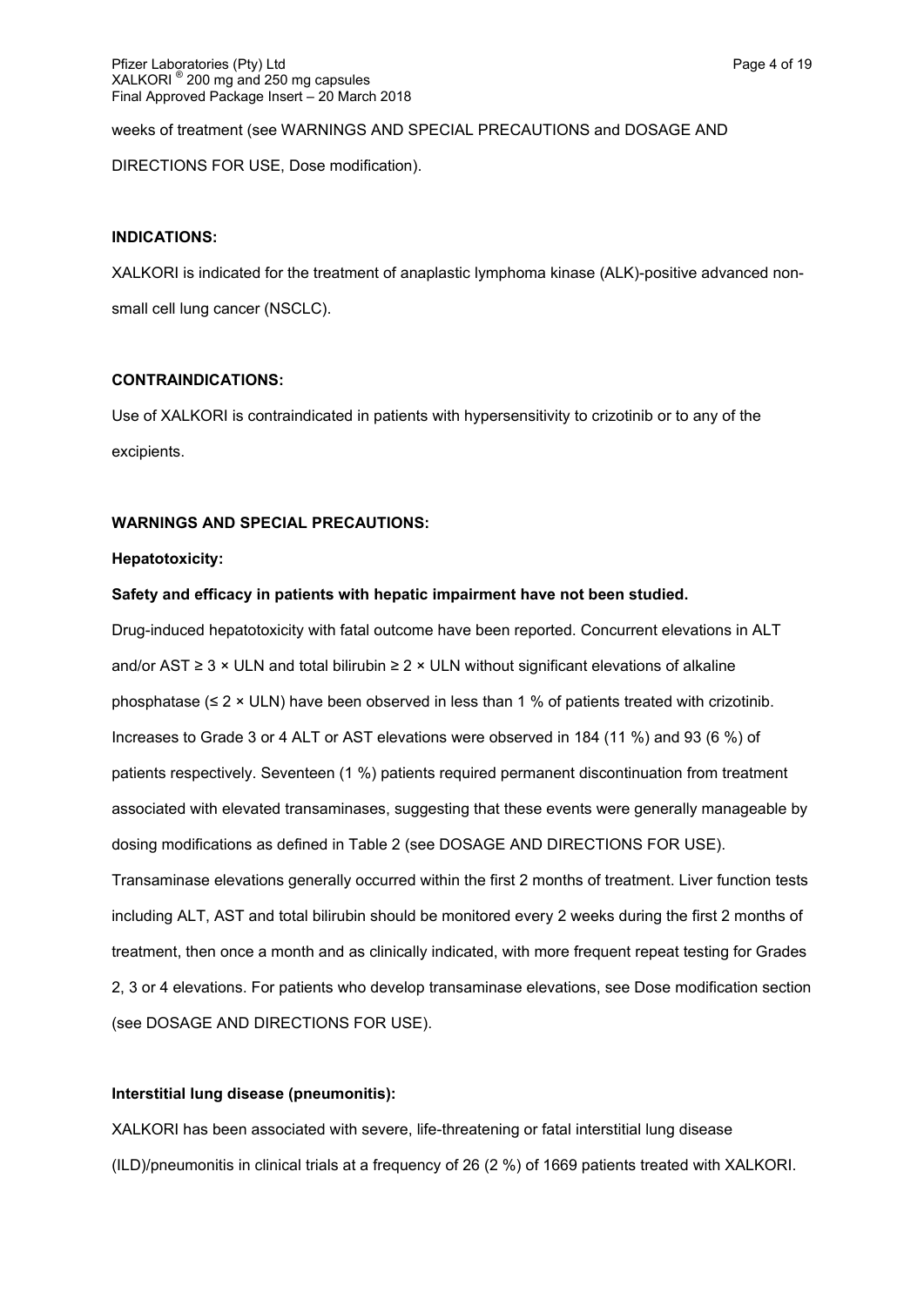These cases generally occurred within 3 months after the initiation of treatment. Patients should be monitored for pulmonary symptoms indicative of ILD/pneumonitis. Other potential causes of ILD/pneumonitis should be excluded. XALKORI should be permanently discontinued in patients diagnosed with treatment-related ILD/pneumonitis (see DOSAGE AND DIRECTIONS FOR USE).

## **QT interval prolongation:**

XALKORI can cause QTc prolongation which predispose to severe dysrhythmias. XALKORI should be administered with caution to patients who have a history of or predisposition for QTc prolongation, or who are taking medications that are known to prolong the QT interval. When using XALKORI in these patients, periodic monitoring with electrocardiograms and electrolytes should be considered. For patients who develop QTc prolongation, see Dose modification section (see DOSAGE AND DIRECTIONS FOR USE and PHARMACOLOGICAL ACTION, Pharmacokinetic properties).

#### **Bradycardia:**

Bradycardia has been reported in clinical studies, and it was usually asymptomatic. The full effect of XALKORI on pulse rate may not develop until several weeks after start of treatment. Avoid using XALKORI in combination with other bradycardic medicines (e.g. beta-blockers, non-dihydropyridine calcium channel blockers such as verapamil and diltiazem, clonidine, digoxin) to the extent possible, due to the increased risk of symptomatic bradycardia (syncope, dizziness, hypotension). Monthly monitoring of pulse rate and blood pressure is recommended. Dose modification is not required in cases of asymptomatic bradycardia. In cases of symptomatic bradycardia, XALKORI should be held and the use of concomitant medications should be re-evaluated. For management of patients who develop symptomatic bradycardia, see Dose modification section (see DOSAGE AND DIRECTIONS FOR USE) and Description of selected adverse reactions, Bradycardia section (see SIDE EFFECTS).

#### **Renal impairment:**

If patients have severe renal impairment not requiring peritoneal dialysis or haemodialysis, the dose of XALKORI should be adjusted (see DOSAGE AND DIRECTIONS FOR USE and PHARMACOLOGICAL ACTION, Pharmacokinetic properties).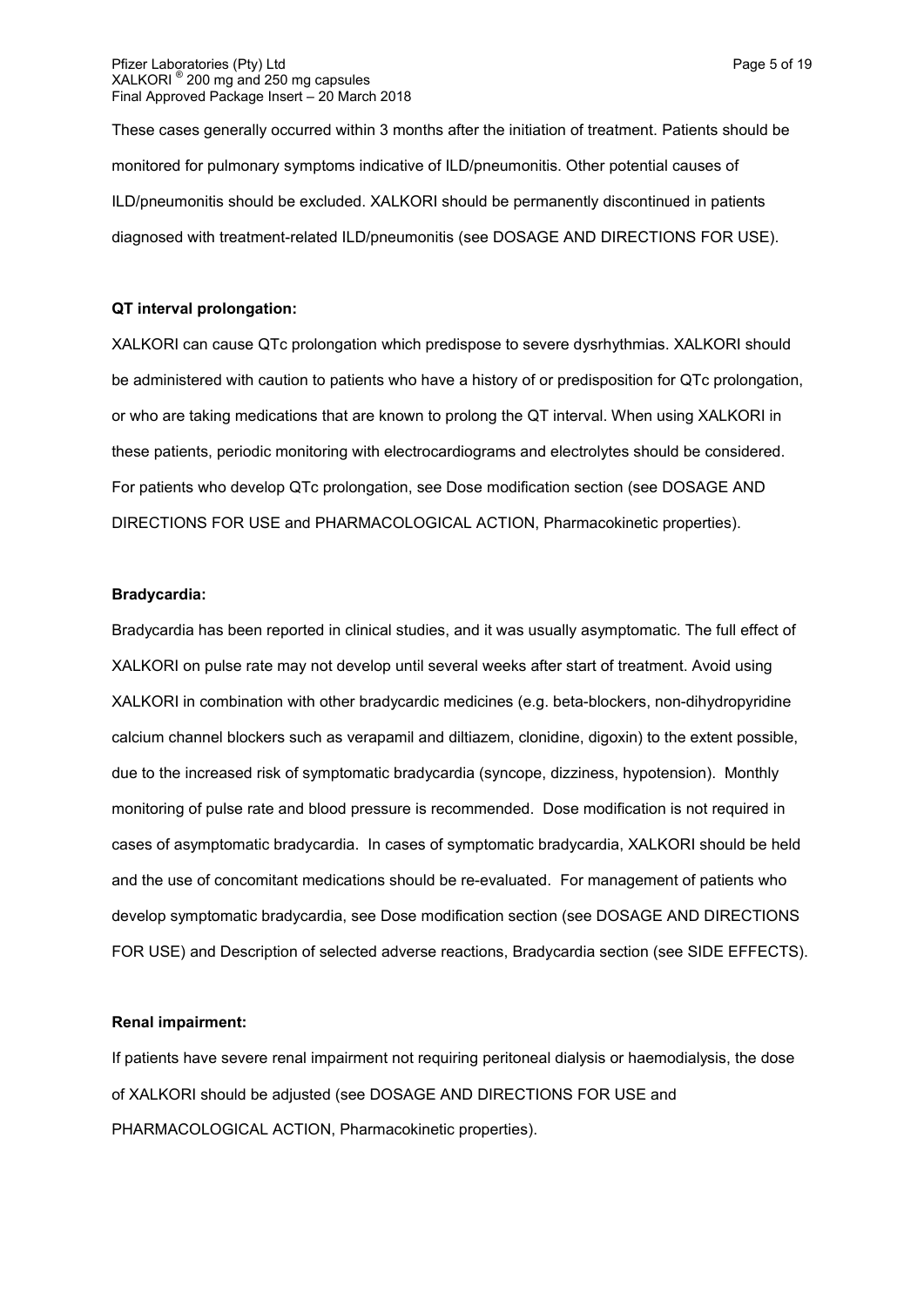#### **Effects on ability to drive and use machines:**

No studies on the effect of XALKORI on the ability to drive and use machines have been performed. However, caution should be exercised when driving or operating machinery because XALKORI causes vision disturbances, dizziness and fatigue (see SIDE EFFECTS).

#### **INTERACTIONS:**

XALKORI is a substrate of CYP3A4/5 and also a moderate inhibitor of CYP3A. *In vitro* studies in human liver microsomes demonstrated that XALKORI is a time-dependent inhibitor of CYP3A.

#### **Medicines that may increase XALKORI plasma concentrations:**

Coadministration of XALKORI with strong CYP3A inhibitors may increase XALKORI plasma concentrations. The concomitant use of strong CYP3A inhibitors, including but not limited to atazanavir, clarithromycin, indinavir, itraconazole, ketoconazole, nefazodone, nelfinavir, ritonavir, saquinavir, telithromycin, troleandomycin and voriconazole should be avoided. Grapefruit or grapefruit juice may also increase plasma concentrations of XALKORI and should be avoided.

#### **Medicines that may decrease XALKORI plasma concentrations:**

Coadministration of XALKORI with strong CYP3A inducers may decrease XALKORI plasma concentrations. The concurrent use of strong CYP3A inducers, including but not limited to carbamazepine, phenobarbital, phenytoin, rifabutin, rifampin and St. John's wort should be avoided.

## **Medicines whose plasma concentrations may be altered by XALKORI:**

XALKORI has been identified as an inhibitor of CYP3A both *in vitro* and *in vivo*. Caution should be exercised in administering XALKORI in combination with medicines that are predominantly metabolised by CYP3A, particularly those CYP3A substrates that have narrow therapeutic indices, including but not limited to alfentanil, ciclosporin, fentanyl, quinidine, sirolimus and tacrolimus. Coadministration of XALKORI should be avoided with CYP3A substrates that have narrow therapeutic indices and are associated with life-threatening arrhythmias, including but not limited to dihydroergotamine, ergotamine and pimozide.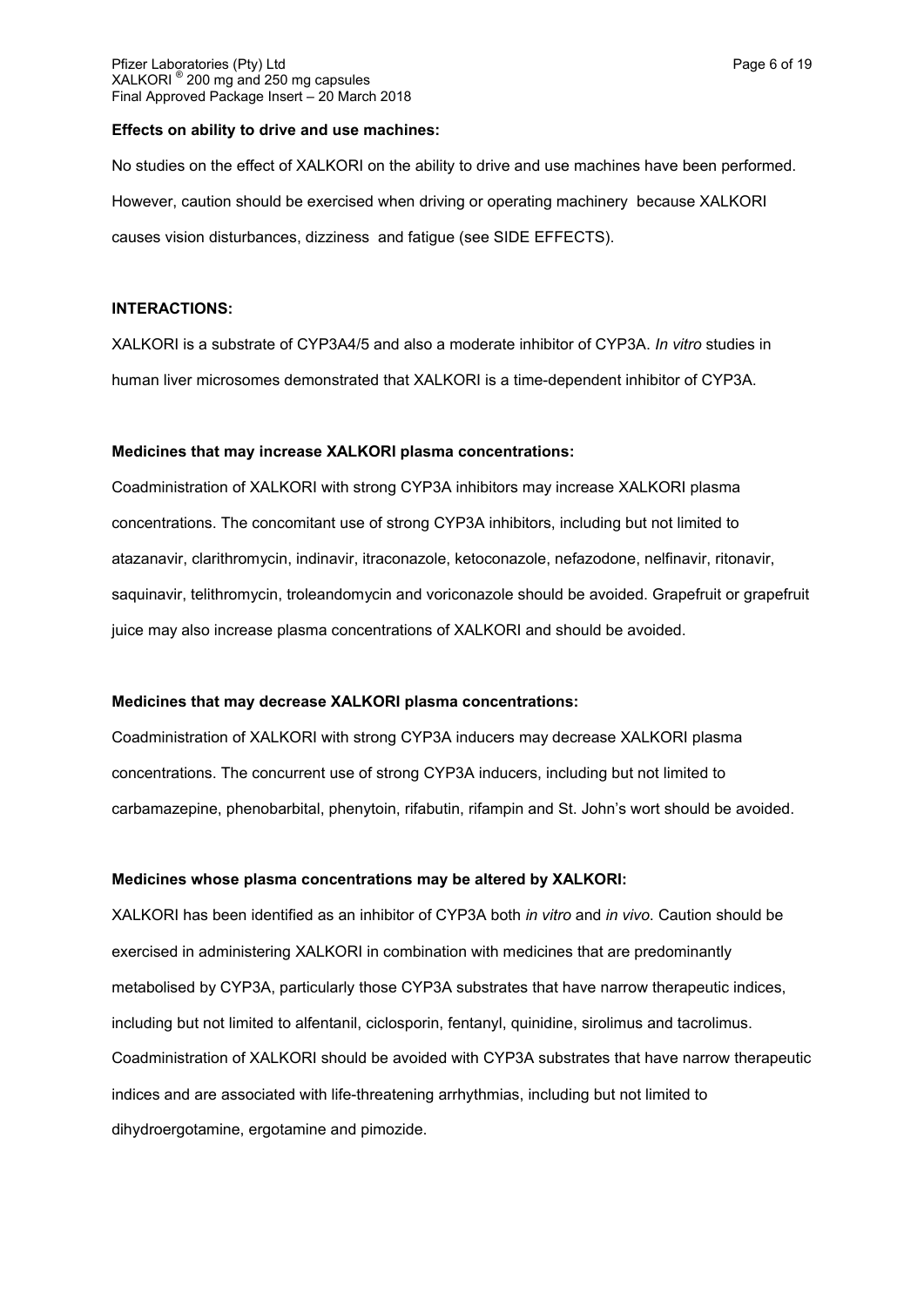#### *Coadministration of crizotinib and CYP3A substrates:*

Crizotinib has been identified as an inhibitor of CYP3A both *in vitro* and *in vivo*. Following 28 days of crizotinib dosing at 250 mg taken twice daily in cancer patients, the oral midazolam AUC was 3,7-fold (90 % CI: 2,63 - 5,07) those seen when midazolam was administered alone, suggesting that crizotinib is a moderate inhibitor of CYP3A.

## *Coadministration of crizotinib and CYP3A inhibitors:*

Coadministration of a single 150 mg oral dose of crizotinib in the presence of ketoconazole (200 mg twice daily), a strong CYP3A inhibitor, resulted in increases in crizotinib systemic exposure, with crizotinib  $AUC<sub>inf</sub>$  and  $C<sub>max</sub>$  values that were approximately 3,2-fold and 1,4-fold respectively, those seen when crizotinib was administered alone. However, the magnitude of effect of CYP3A inhibitors on steady-state crizotinib exposure has not been established.

# *Coadministration of crizotinib and CYP3A inducers:*

Coadministration of crizotinib (250 mg twice daily) with rifampin (600 mg once daily), a strong CYP3A inducer, resulted in 84 % and 79 % decreases in crizotinib steady-state AUC $_{\text{tau}}$  and C<sub>max</sub>, respectively, compared to when crizotinib was given alone.

# *Coadministration of crizotinib with medicines that increase gastric pH:*

The aqueous solubility of crizotinib is pH dependent, with low (acidic) pH resulting in higher solubility. Administration of a single 250 mg crizotinib dose following treatment with esomeprazole 40 mg once daily for 5 days resulted in an approximately 10 % decrease in crizotinib total exposure (AUC<sub>inf</sub>) and no change in peak exposure  $(C_{\text{max}})$ ; the extent of the change in total exposure was not clinically meaningful. Therefore, starting dose adjustment is not required when crizotinib is coadministered with medicines that increase gastric  $pH$  (such as proton-pump inhibitors,  $H_2$  blockers or antacids).

## *Coadministration with other CYP substrates:*

*In vitro* studies indicated that clinical drug-drug interactions are unlikely to occur as a result of crizotinib-mediated inhibition of the metabolism of medicines that are substrates for CYP1A2,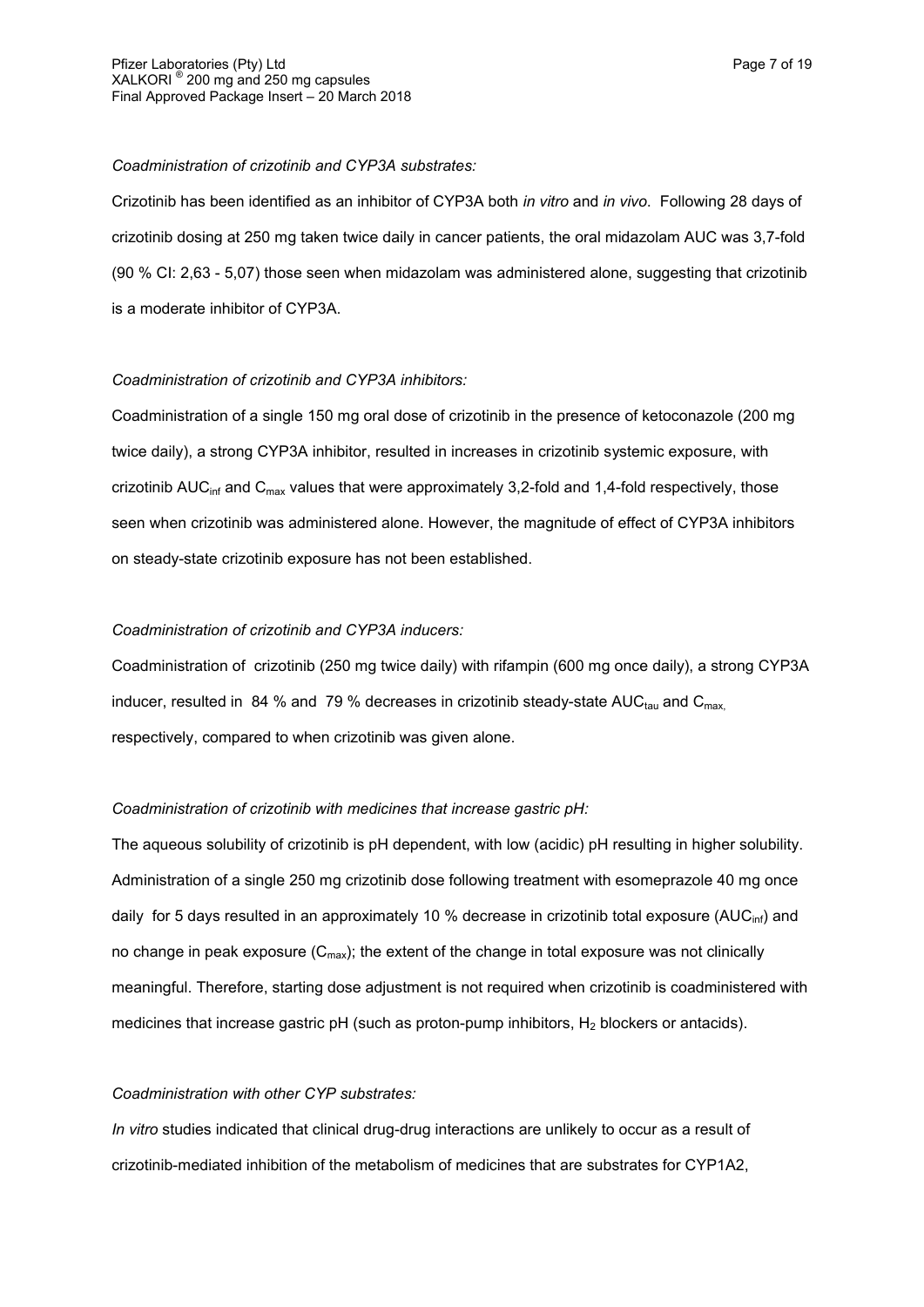#### Pfizer Laboratories (Pty) Ltd **Page 8 of 19** and Page 8 of 19 and Page 8 of 19 and Page 8 of 19 XALKORI ® 200 mg and 250 mg capsules Final Approved Package Insert – 20 March 2018

CYP2C8, CYP2C9, CYP2C19 or CYP2D6. Crizotinib is an inhibitor of CYP2B6 *in vitro*. Therefore, crizotinib may have the potential to increase plasma concentrations of coadministered medicines that are predominantly metabolised by CYP2B6.

*In vitro* studies in human hepatocytes indicated that clinical interactions are unlikely to occur as a result of crizotinib-mediated induction of the metabolism of medicines that are substrates for CYP1A2, CYP2B6, CYP2C8, CYP2C9, CYP2C19 or CYP3A.

# **PREGNANCY AND LACTATION:**

## **Pregnancy:**

XALKORI is contraindicated in pregnancy and lactation.

There are no adequate and well-controlled studies in pregnant women using XALKORI. Women of childbearing potential should be advised to avoid becoming pregnant while receiving XALKORI. Women of childbearing potential who are receiving XALKORI, or partners of women of childbearing potential receiving XALKORI, should use adequate contraceptive methods during therapy and for at least 90 days after completing therapy.

Female patients taking XALKORI during pregnancy or who become pregnant while taking XALKORI should be apprised of the potential hazard to a foetus. Male patients taking XALKORI should also be apprised of the potential hazard to a foetus if their partner is or should become pregnant.

#### **Lactation:**

It is not known whether XALKORI and its metabolites are excreted in human milk. Women using XALKORI should not breastfeed their infants.

## **Fertility:**

Based on nonclinical safety findings, male and female fertility may be compromised by treatment with XALKORI.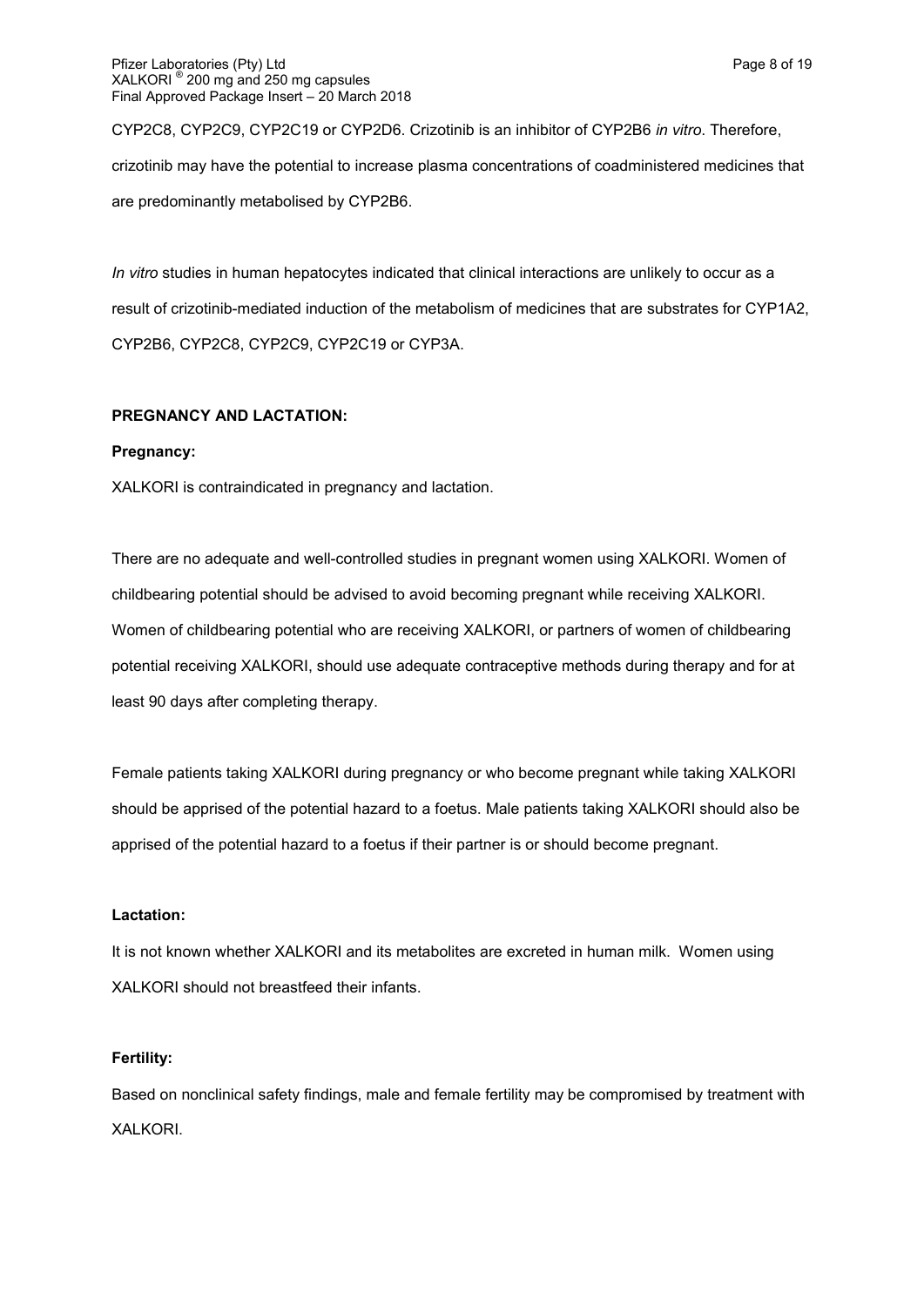## **DOSAGE AND DIRECTIONS FOR USE:**

## **ALK testing:**

Detection of ALK-positive NSCLC is necessary for selection of patients for treatment with XALKORI because these are the only patients for whom benefit has been shown.

Assessment for ALK-positive NSCLC should be performed by laboratories with demonstrated proficiency in the specific technology being utilised. Improper assay performance can lead to unreliable test results.

## **Recommended dosing:**

The recommended dose schedule of XALKORI is 250 mg taken orally twice daily. Continue treatment as long as the patient is deriving clinical benefit from therapy.

XALKORI may be taken with or without food (see PHARMACOLOGICAL ACTION, Pharmacokinetic properties). Capsules should be swallowed whole. If a dose of XALKORI is missed, then it should be taken as soon as the patient remembers unless it is less than 6 hours until the next dose, in which case the patient should not take the missed dose. Patients should not take 2 doses at the same time to make up for a missed dose.

## **Dose modification:**

Dosing interruption and/or dose reduction may be required based on individual safety and tolerability. If dose reduction is necessary, then the dose of XALKORI should be reduced to 200 mg taken orally twice daily, and if further dose reduction is necessary, then reduce the dose to 250 mg taken orally once daily. Dose reduction guidelines for haematologic and non-haematologic toxicities are provided in Table 1 and Table 2.

| CTCAE <sup>b</sup> grade | <b>XALKORI dosing</b>                                              |
|--------------------------|--------------------------------------------------------------------|
| Grade 3                  | Withhold until recovery to Grade $\leq$ 2, then resume at the same |
|                          | dose schedule                                                      |

# **Table 1: XALKORI dose modification – haematologic toxicities<sup>a</sup> :**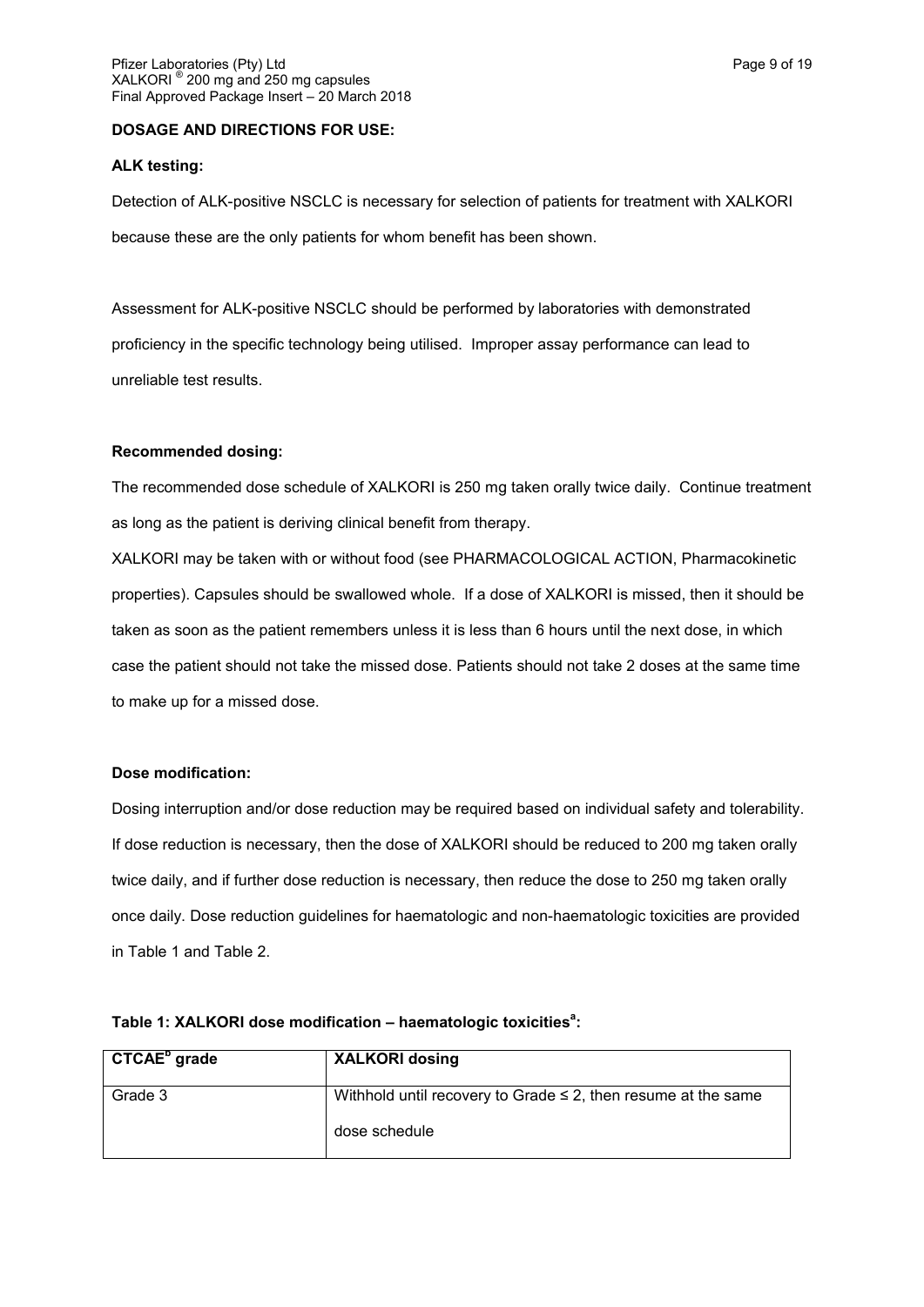| Grade 4                                                                                          | Withhold until recovery to Grade $\leq$ 2, then resume at 200 mg |  |  |
|--------------------------------------------------------------------------------------------------|------------------------------------------------------------------|--|--|
|                                                                                                  | twice daily <sup>c</sup>                                         |  |  |
| a. Except lymphopenia (unless associated with clinical events e.g. opportunistic infections).    |                                                                  |  |  |
| b. National Cancer Institute (NCI) Common Terminology Criteria for Adverse Events.               |                                                                  |  |  |
| c. In case of recurrence, withhold until recovery to Grade $\leq$ 2, then resume at 250 mg, once |                                                                  |  |  |
| daily. Permanently discontinue in case of further Grade 4 recurrence.                            |                                                                  |  |  |

# **Table 2: XALKORI dose modification – non-haematologic toxicities:**

| <b>CTCAE<sup>ª</sup></b> grade            | <b>XALKORI dosing</b>                                       |  |
|-------------------------------------------|-------------------------------------------------------------|--|
| Grade 3 or 4 alanine aminotransferase     | Withhold until recovery to Grade $\leq$ 1 or baseline, then |  |
| (ALT) or aspartate aminotransferase       | resume at 200 mg twice daily <sup>b</sup>                   |  |
| (AST) elevation with Grade $\leq$ 1 total |                                                             |  |
| bilirubin                                 |                                                             |  |
| Grade 2, 3 or 4 ALT or AST elevation      | Permanently discontinue                                     |  |
| with concurrent Grade 2, 3 or 4 total     |                                                             |  |
| bilirubin elevation (in the absence of    |                                                             |  |
| cholestasis or haemolysis)                |                                                             |  |
| Any grade interstitial lung               | Permanently discontinue                                     |  |
| disease/pneumonitis <sup>c</sup>          |                                                             |  |
| Grade 3 QTc prolongation                  | Withhold until recovery to Grade $\leq$ 1, then resume at   |  |
|                                           | 200 mg twice daily $\mu$                                    |  |
| Grade 4 QTc prolongation                  | Permanently discontinue                                     |  |
|                                           |                                                             |  |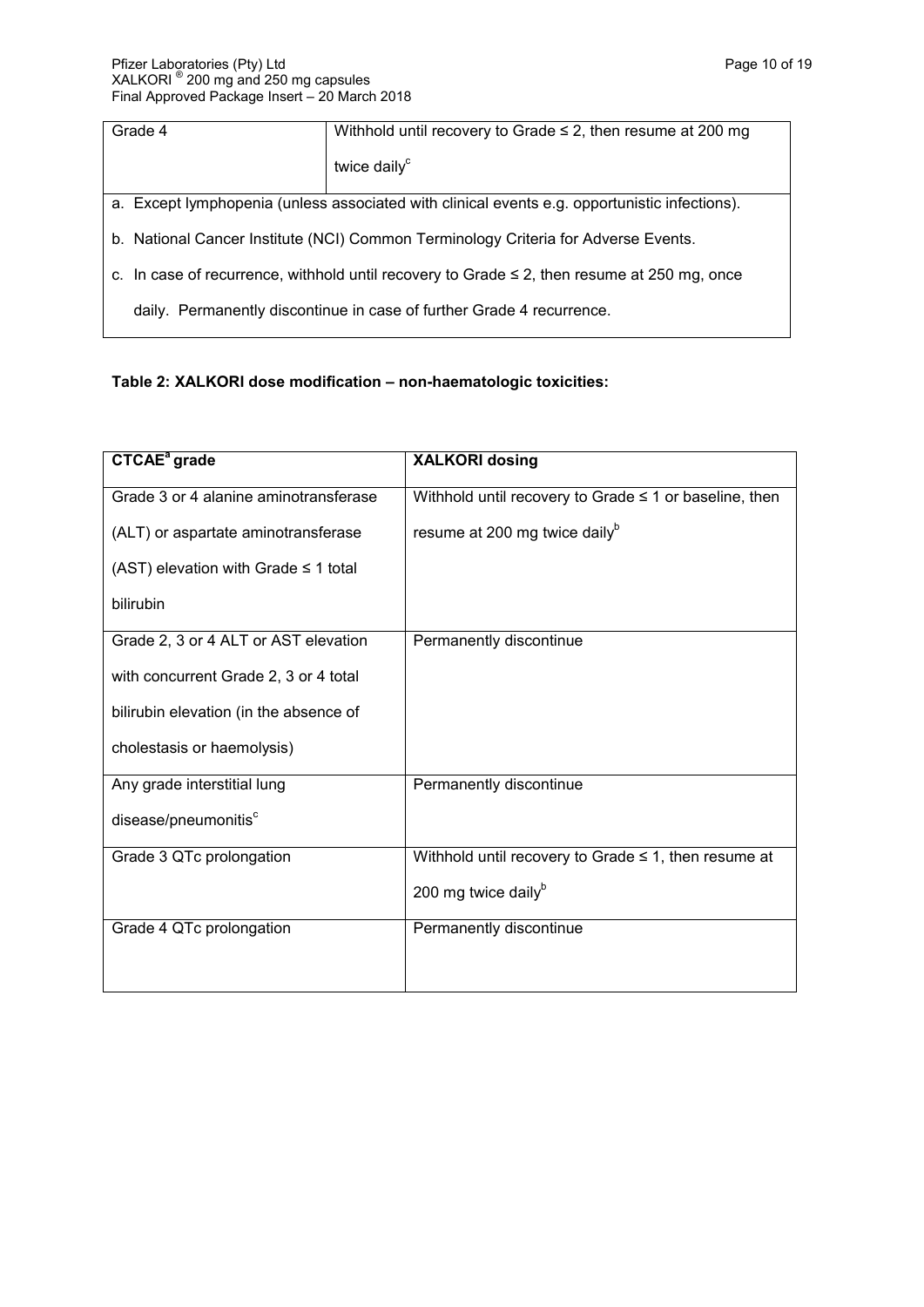| <b>CTCAE<sup>a</sup></b> grade                       | <b>XALKORI dosing</b>                                    |
|------------------------------------------------------|----------------------------------------------------------|
| Grade 2, 3 bradycardia <sup>d</sup> (symptomatic,    | Withhold until recovery to Grade ≤ 1 or to heart rate of |
| may be severe and medically significant,             | 60 bpm or above.                                         |
| medical intervention indicated)                      | Evaluate concomitant medications known to cause          |
|                                                      | bradycardia, as well as antihypertensive medications.    |
|                                                      | If contributing concomitant medication is identified and |
|                                                      | discontinued, or its dose is adjusted, resume at         |
|                                                      | previous dose upon recovery to Grade ≤ 1 or to heart     |
|                                                      | rate of 60 bpm or above.                                 |
|                                                      | If no contributing concomitant medication is identified, |
|                                                      | or if contributing concomitant medications are not       |
|                                                      | discontinued or dose modified, resume at reduced         |
|                                                      | dose upon recovery to Grade ≤ 1 or to heart rate of 60   |
|                                                      | bpm or above.                                            |
| Grade 4 bradycardia <sup>d,e</sup> (life-threatening | Permanently discontinue if no contributing               |
| consequences, urgent intervention                    | concomitant medication is identified.                    |
| indicated)                                           | If contributing concomitant medication is identified and |
|                                                      | discontinued, or its dose is adjusted, resume at         |
|                                                      | 250 mg once daily upon recovery to Grade ≤ 1 or to       |
|                                                      | heart rate of 60 bpm or above, with frequent             |
|                                                      | monitoring.                                              |

a. NCI Common Terminology Criteria for Adverse Events.

b. In case of recurrence, withhold until recovery to Grade ≤ 1, then resume at 250 mg, once daily. Permanently discontinue in case of further Grade ≥ 3 recurrence.

- c. Not attributable to NSCLC progression, other pulmonary disease, infection, or radiation effect.
- d. Heart rate less than 60 beats per minute (bpm).
- e. Permanently discontinue for recurrence.

*Hepatic impairment*: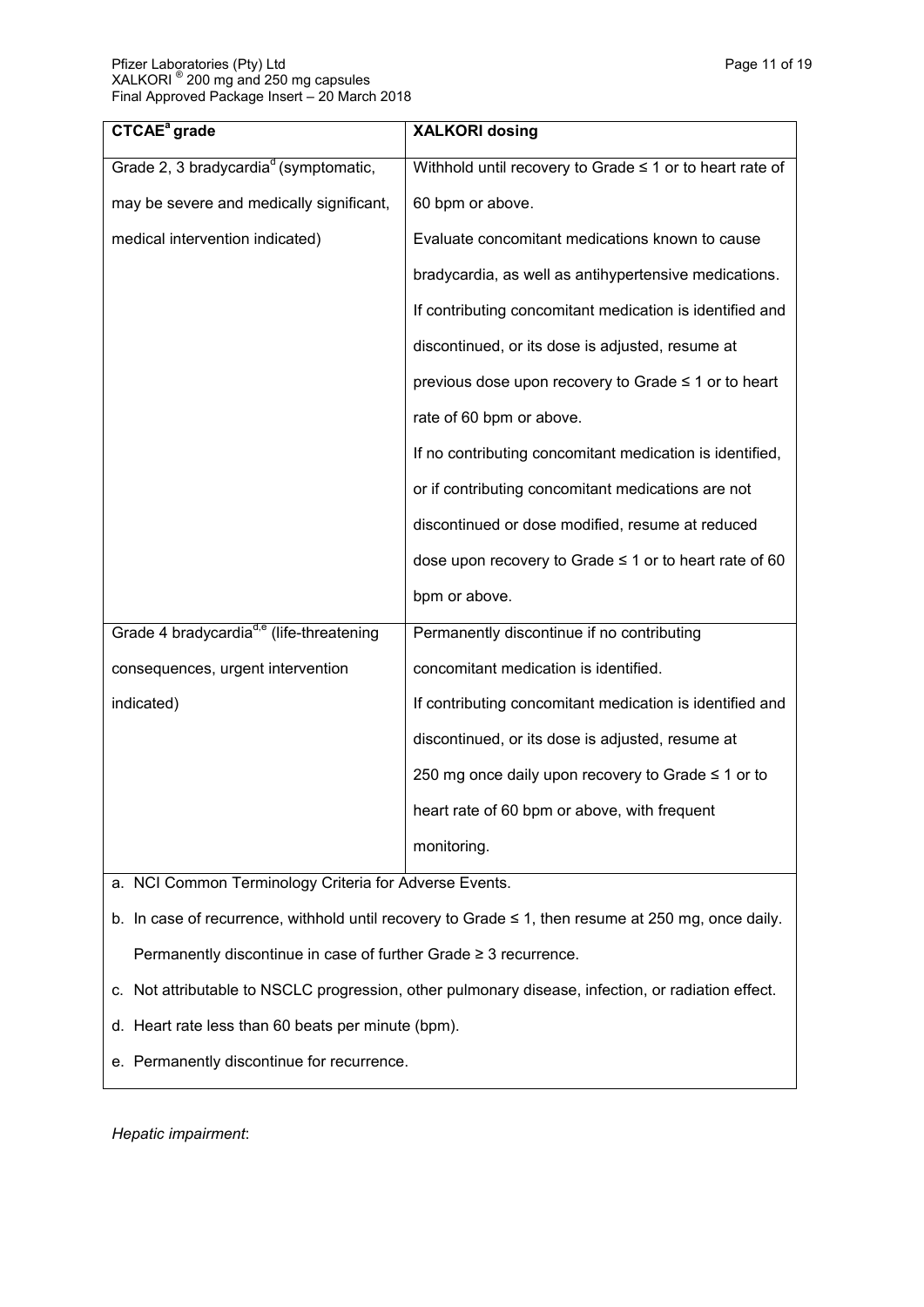#### Pfizer Laboratories (Pty) Ltd **Page 12 of 19** Pfizer Laboratories (Pty) Ltd XALKORI ® 200 mg and 250 mg capsules Final Approved Package Insert – 20 March 2018

As XALKORI is extensively metabolised in the liver, hepatic impairment is likely to increase plasma XALKORI concentrations. However, XALKORI has not been studied in patients with hepatic impairment. Clinical studies that were conducted excluded patients with ALT or AST > 2,5 × ULN or, if due to underlying malignancy,  $> 5.0 \times$  ULN or with total bilirubin  $> 1.5 \times$  ULN. Treatment with XALKORI should be used with caution in patients with hepatic impairment (see Table 2 above and WARNINGS AND SPECIAL PRECAUTIONS).

# *Renal impairment*:

No starting dose adjustment is needed for patients with mild (60  $\leq$  creatinine clearance  $|Cl_{cr}|$  < 90 ml/min) or moderate (30  $\leq$  Cl<sub>cr</sub> < 60 ml/min) renal impairment, since the population pharmacokinetic analysis indicated no clinically meaningful changes in steady-state XALKORI exposure in these patients.

XALKORI plasma concentrations may be increased in patients with severe renal impairment ( $Cl<sub>cr</sub>$  < 30 ml/min). The XALKORI dose should be adjusted to 250 mg taken orally once daily in patients with severe renal impairment not requiring peritoneal dialysis or haemodialysis. The dose may be increased to 200 mg twice daily based on individual safety and tolerability after at least 4 weeks of treatment (see WARNINGS AND SPECIAL PRECAUTIONS and PHARMACOLOGICAL ACTION, Pharmacokinetic properties).

# *Paediatric patients*:

The safety and efficacy of XALKORI in paediatric patients has not been established.

# *Elderly*:

No starting dose adjustment is required (see PHARMACOLOGICAL ACTION, Pharmacodynamic properties and Pharmacokinetic properties).

# **SIDE EFFECTS:**

# **Summary of safety profile:**

The data described below reflect exposure to XALKORI in 1669 patients with ALK-positive advanced NSCLC who participated in randomised Phase 3 Studies 1007 or 1014 or in single-arm Studies 1001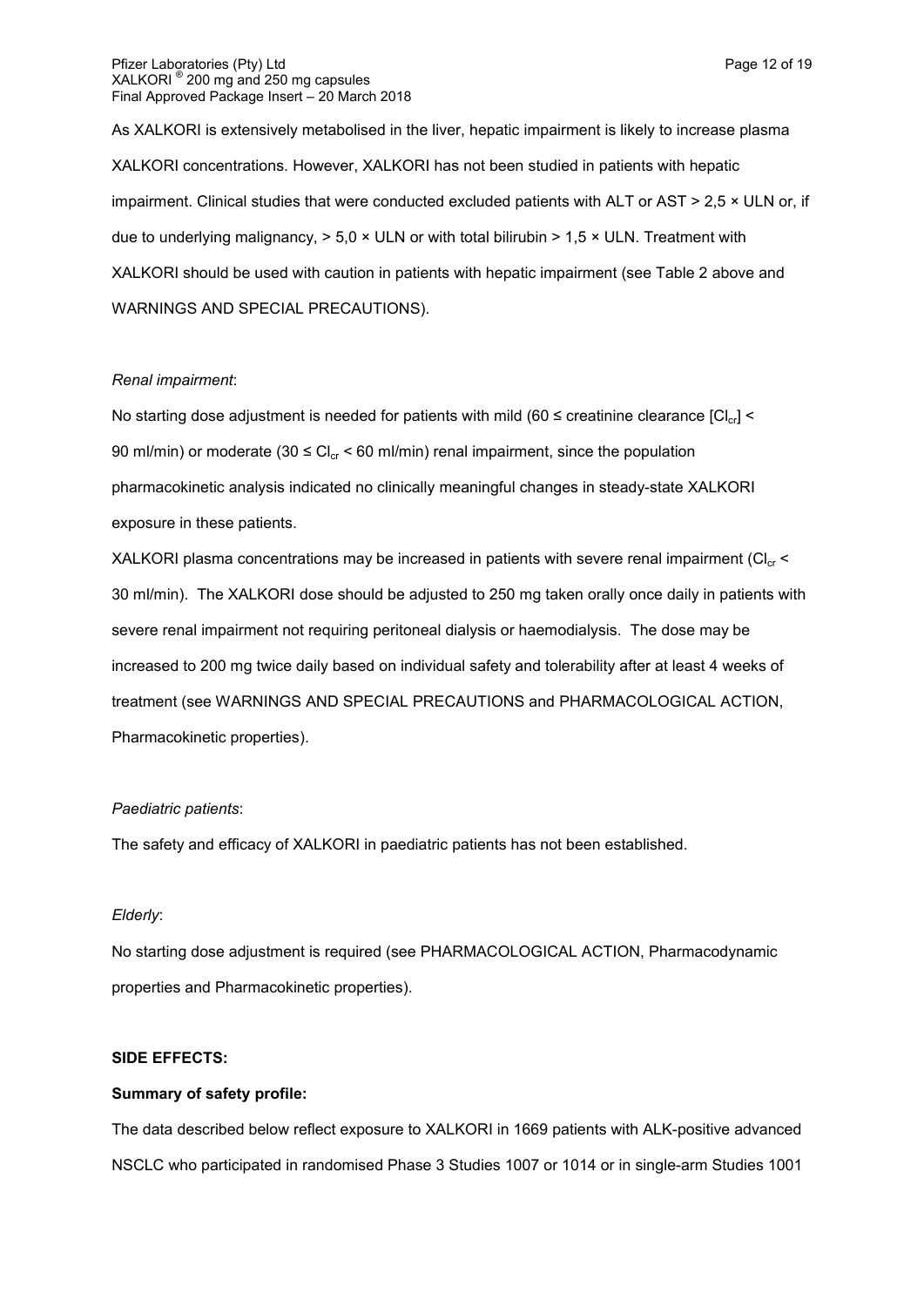or 1005. These patients received a starting oral dose of 250 mg twice daily continuously. In Study 1014, the median duration of study treatment was 47 weeks for patients in the XALKORI arm (n = 171); the median duration of treatment was 23 weeks for patients who crossed over from the chemotherapy arm to receive XALKORI treatment (n = 109). In Study 1007, the median duration of study treatment was 48 weeks for patients in the XALKORI arm (n = 172). In ALK-positive NSCLC

patients in study 1001 (n = 154), the median duration of treatment was 57 weeks. In Study 1005 (n = 1063), the median duration of treatment was 45 weeks.

The most serious adverse reactions in patients with ALK-positive advanced NSCLC are hepatotoxicity, ILD/pneumonitis and QT interval prolongation (see WARNINGS AND SPECIAL PRECAUTIONS). The most common adverse reactions (≥ 25 %) in patients with ALK-positive NSCLC were vision disorder, nausea, diarrhoea, vomiting, oedema, constipation, elevated transaminases, decreased appetite, fatigue, dizziness and neuropathy.

In 1669 patients treated with XALKORI, all-causality adverse events associated with dosing interruptions or dose reductions occurred in 739 (44 %) and 253 (15 %) patients respectively. Allcausality adverse events associated with permanent treatment discontinuation occurred in 298 (18 %) patients.

The adverse drug reactions listed in the table below are presented by System Organ Class (SOC) and frequency categories, defined using the following convention: very common ( $\geq 1/10$ ); common ( $\geq$ 1/100 to < 1/10), uncommon (≥ 1/1 000 to < 1/100) or rare (≥ 1/10 000 to < 1/1 000). Within each frequency grouping, undesirable effects are presented in order of decreasing seriousness.

| Table 3: Adverse drug reactions for XALKORI: |  |
|----------------------------------------------|--|
|----------------------------------------------|--|

| <b>System Organ</b> | <b>Very Common</b>         | Common              | <b>Uncommon</b>       |
|---------------------|----------------------------|---------------------|-----------------------|
| <b>Class</b>        | $\geq 1/10$                | $≥ 1/100$ to < 1/10 | $≥ 1/1000$ to < 1/100 |
| Blood and lymphatic | Neutropenia <sup>a</sup> , |                     |                       |
| system disorders    | leucopenia <sup>b</sup>    |                     |                       |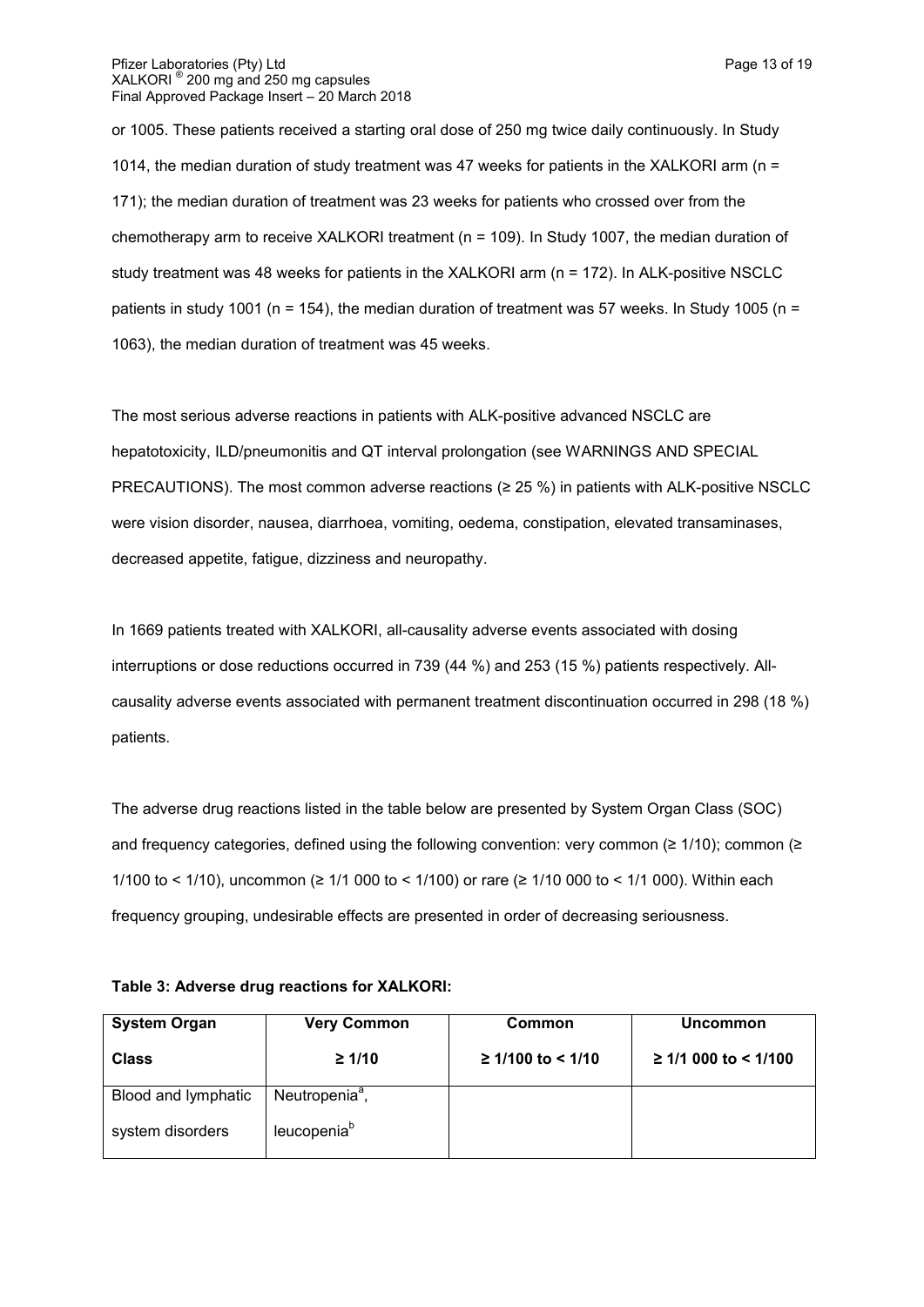| <b>System Organ</b>                                                                                | <b>Very Common</b>           | Common                                 | <b>Uncommon</b>       |
|----------------------------------------------------------------------------------------------------|------------------------------|----------------------------------------|-----------------------|
| <b>Class</b>                                                                                       | $\geq 1/10$                  | ≥ 1/100 to < 1/10                      | $≥ 1/1000$ to < 1/100 |
| Metabolism and                                                                                     | Decreased appetite           |                                        |                       |
| nutrition disorders                                                                                |                              |                                        |                       |
| Nervous system                                                                                     | Neuropathy <sup>c</sup> ,    |                                        |                       |
| disorders                                                                                          | dizziness <sup>d</sup> ,     |                                        |                       |
|                                                                                                    | dysgeusia                    |                                        |                       |
| Eye disorders                                                                                      | Vision disorder <sup>e</sup> |                                        |                       |
|                                                                                                    |                              |                                        |                       |
| Cardiac disorders                                                                                  | Bradycardia <sup>t</sup>     | Electrocardiogram QT                   |                       |
|                                                                                                    |                              | prolonged, syncope                     |                       |
| Respiratory, thoracic                                                                              |                              | Interstitial lung disease <sup>9</sup> |                       |
| and mediastinal                                                                                    |                              |                                        |                       |
| disorders                                                                                          |                              |                                        |                       |
| Gastrointestinal                                                                                   | Vomiting, diarrhoea,         | Dyspepsia                              |                       |
| disorders                                                                                          | nausea, constipation         |                                        |                       |
| Hepatobiliary                                                                                      | Elevated                     | Increased blood                        | Hepatic failure       |
| disorders                                                                                          | transaminases <sup>h</sup>   | alkaline phosphatase                   |                       |
| Skin and                                                                                           | Rash                         |                                        |                       |
| subcutaneous tissue                                                                                |                              |                                        |                       |
| disorders                                                                                          |                              |                                        |                       |
| Renal and urinary                                                                                  |                              | Renal cyst <sup>1</sup> Increased      |                       |
| disorders                                                                                          |                              | blood creatinine                       |                       |
| General disorders                                                                                  | $O$ edema $k$                |                                        |                       |
| and administration                                                                                 | Fatigue                      |                                        |                       |
| site conditions                                                                                    |                              |                                        |                       |
| Terms actually reported in the studies up to the data cutoff date and contributing to the relevant |                              |                                        |                       |

adverse reaction are indicated in parentheses, as listed below.

a. Neutropenia (febrile neutropenia, neutropenia, decreased neutrophil count).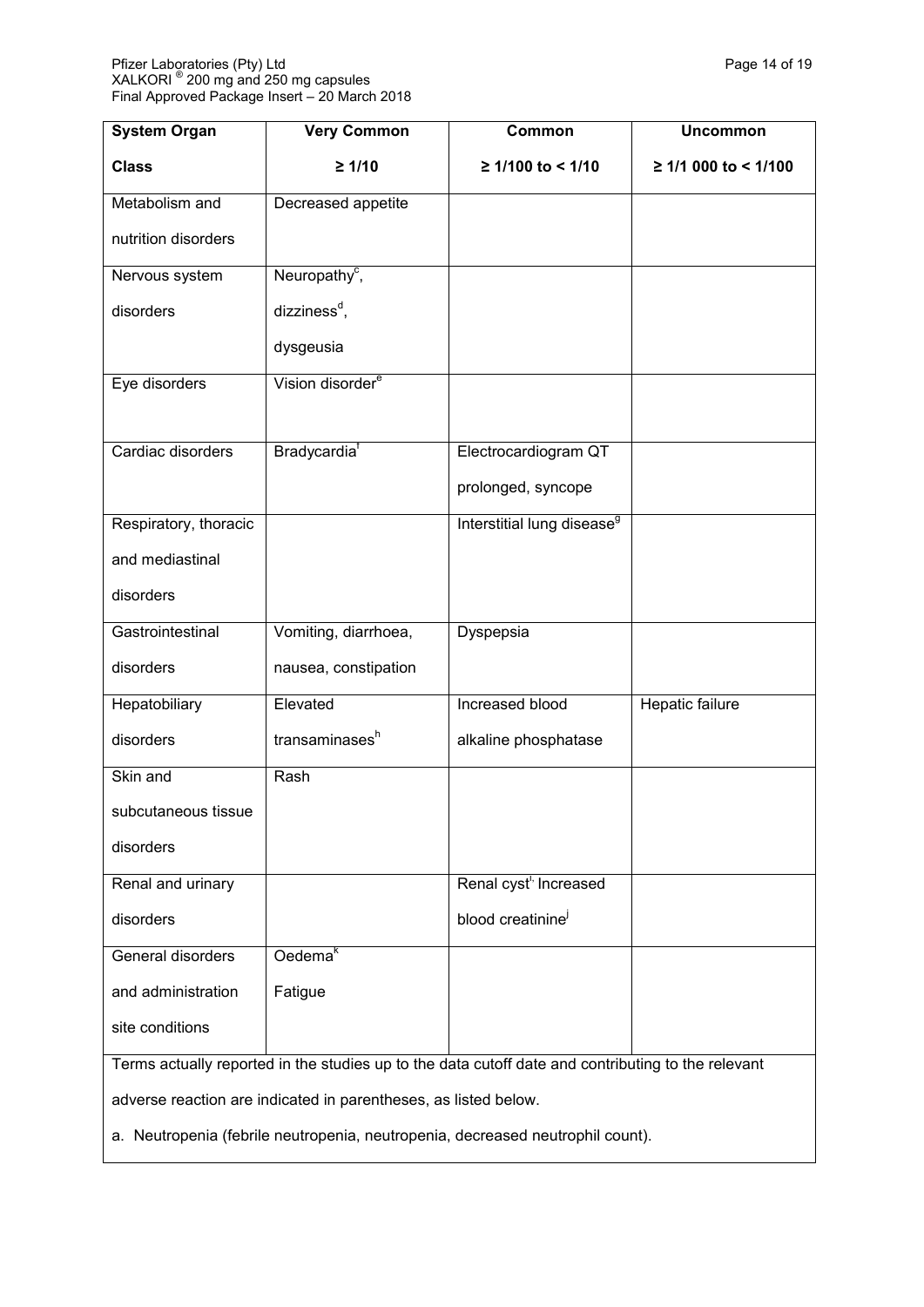|              | <b>System Organ</b>                                                                                       | Very Common                                                                 | Common                                                                                            | <b>Uncommon</b>      |
|--------------|-----------------------------------------------------------------------------------------------------------|-----------------------------------------------------------------------------|---------------------------------------------------------------------------------------------------|----------------------|
| <b>Class</b> |                                                                                                           | $\geq 1/10$                                                                 | ≥ 1/100 to < 1/10                                                                                 | ≥ 1/1 000 to < 1/100 |
| b.           |                                                                                                           | Leucopenia (leucopenia, decreased white blood cell count).                  |                                                                                                   |                      |
|              | c. Neuropathy (burning sensation, dysaesthesia, formication, gait disturbance, hyperaesthesia,            |                                                                             |                                                                                                   |                      |
|              | hypoaesthesia, hypotonia, motor dysfunction, muscle atrophy, muscular weakness, neuralgia,                |                                                                             |                                                                                                   |                      |
|              |                                                                                                           |                                                                             | neuritis, peripheral neuropathy, neurotoxicity, paraesthesia, peripheral motor neuropathy,        |                      |
|              |                                                                                                           |                                                                             | peripheral sensorimotor neuropathy, peripheral sensory neuropathy, peroneal nerve palsy,          |                      |
|              | polyneuropathy, sensory disturbance, skin burning sensation).                                             |                                                                             |                                                                                                   |                      |
|              |                                                                                                           | d. Dizziness (balance disorder, dizziness, postural dizziness, presyncope). |                                                                                                   |                      |
|              |                                                                                                           |                                                                             | e. Vision disorder (diplopia, halo vision, photophobia, photopsia, blurred vision, reduced visual |                      |
|              | acuity, visual brightness, visual field defect, visual impairment, vitreous floaters).                    |                                                                             |                                                                                                   |                      |
| f.           | Bradycardia (bradycardia, decreased heart rate, sinus bradycardia).                                       |                                                                             |                                                                                                   |                      |
|              | g. Interstitial lung disease (acute respiratory distress syndrome, alveolitis, interstitial lung disease, |                                                                             |                                                                                                   |                      |
|              | pneumonitis).                                                                                             |                                                                             |                                                                                                   |                      |
|              | h. Elevated transaminases (increased alanine aminotransferase, increased aspartate                        |                                                                             |                                                                                                   |                      |
|              | aminotransferase, increased gamma-glutamyltransferase, increased hepatic enzyme, abnormal                 |                                                                             |                                                                                                   |                      |
|              | hepatic function, abnormal liver function test, increased transaminases).                                 |                                                                             |                                                                                                   |                      |
| Τ.           |                                                                                                           |                                                                             | Renal cyst (renal abscess, renal cyst, renal cyst haemorrhage, renal cyst infection).             |                      |
| J.           |                                                                                                           |                                                                             | Increased blood creatinine (increased blood creatinine, decreased creatinine renal clearance).    |                      |
|              |                                                                                                           |                                                                             | k. Oedema (face oedema, generalised oedema, local swelling, localised oedema, oedema,             |                      |
|              |                                                                                                           | peripheral oedema, periorbital oedema).                                     |                                                                                                   |                      |

Event terms that represent the same medical concept or condition were grouped together and reported as a single adverse reaction in the table above.

## **Description of selected adverse reactions:**

# *Visual effects:*

In clinical trials of patients with ALK-positive advanced NSCLC, all-causality vision disorder, most commonly visual impairment, photopsia, blurred vision and vitreous floaters, was experienced by 1038 (62 %) of 1669 patients treated with XALKORI. Ninety-five percent of these patients had events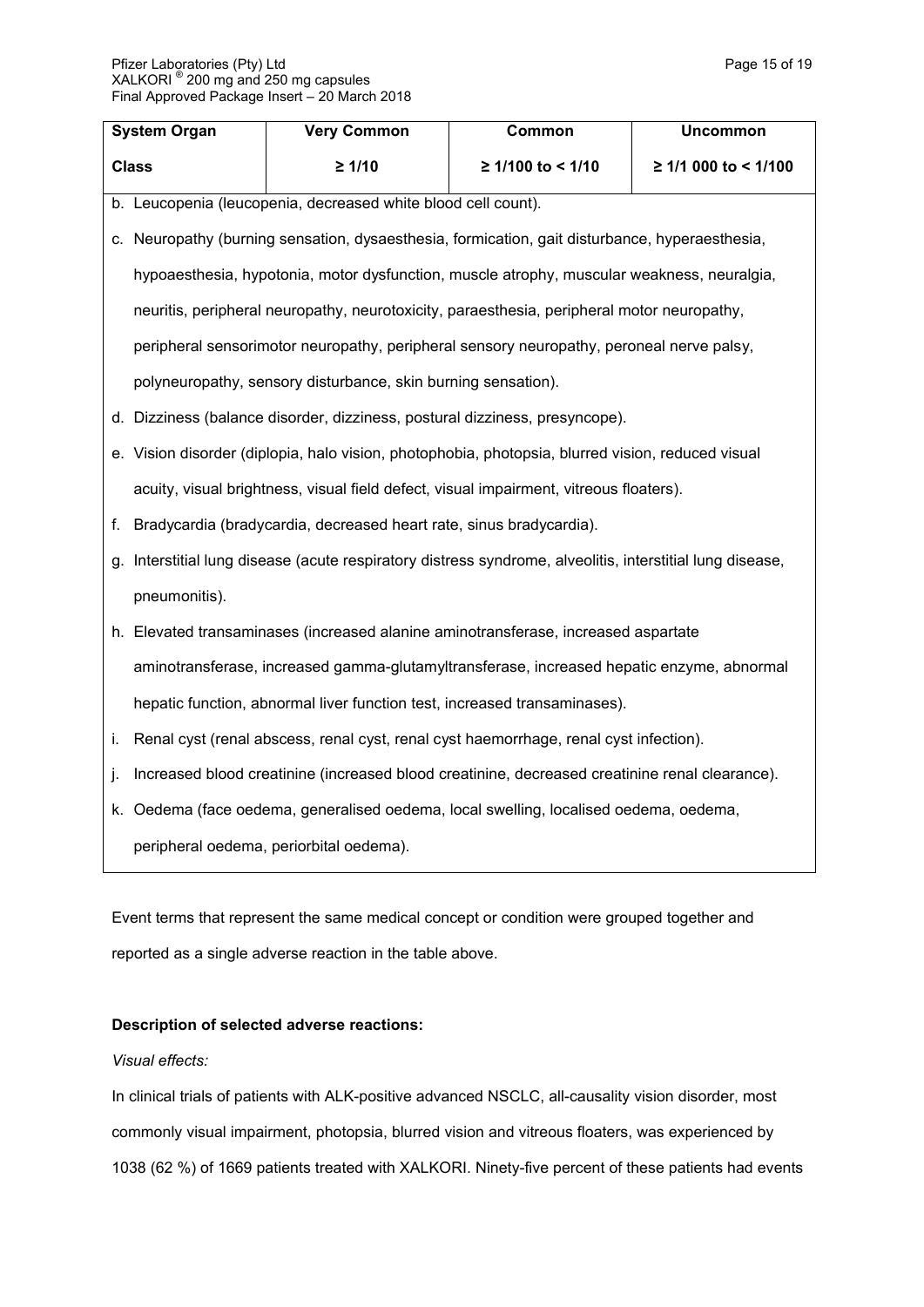#### Pfizer Laboratories (Pty) Ltd **Page 16 of 19** Pfizer Laboratories (Pty) Ltd XALKORI ® 200 mg and 250 mg capsules Final Approved Package Insert – 20 March 2018

that were mild in severity. Ophthalmological evaluation should be considered if vision disorder persists or worsens in severity. Seven (0,4 %) patients had temporary treatment discontinuation and 2 (0,1 %) patients had a dose reduction associated with vision disorder. There were no permanent discontinuations associated with vision disorder for any of the 1669 patients treated with XALKORI.

Based on the Visual Symptom Assessment Questionnaire (VSAQ-ALK), patients treated with XALKORI in Study 1007 and Study 1014 reported a higher incidence of visual disturbances compared to patients treated with chemotherapy. The onset of vision disorder generally occurred during the first week of medicine administration. The majority of patients in the XALKORI arms in Study 1007 and Study 1014 (> 50 %) reported visual disturbances, which occurred at a frequency of 4 to 7 days each week, lasted up to 1 minute, and had mild or no impact (scores 0 to 3 out of a maximum score of 10) on daily activities as captured by the VSAQ-ALK questionnaire.

## *Gastrointestinal effects:*

Nausea (57 %), diarrhoea (54 %), vomiting (51 %) and constipation (43 %) were the most commonly reported all-causality gastrointestinal events. Median times to onset for nausea and vomiting were 4 days. Most events were mild to moderate in severity, and declined in frequency after 3 to 4 weeks of treatment. Supportive care should include the use of antiemetic medications. In clinical trials, the most commonly used antiemetic medications were ondansetron and prochlorperazine. Diarrhoea and constipation were primarily mild to moderate in severity. Supportive care for diarrhoea and constipation should include the use of standard antidiarrhoeal and laxative medications respectively.

#### *Nervous system effects:*

All-causality neuropathy, as defined in Table 3, was experienced by 419 (25 %) of 1669 patients treated with XALKORI, and was primarily Grade 1 or 2 in severity. Dizziness and dysgeusia were also very commonly reported and were primarily Grade 1 in severity.

## *Bradycardia:*

In clinical trials of patients with ALK-positive advanced NSCLC, all-causality bradycardia was experienced by 205 (12 %) of 1669 patients treated with XALKORI. Most events were mild in severity.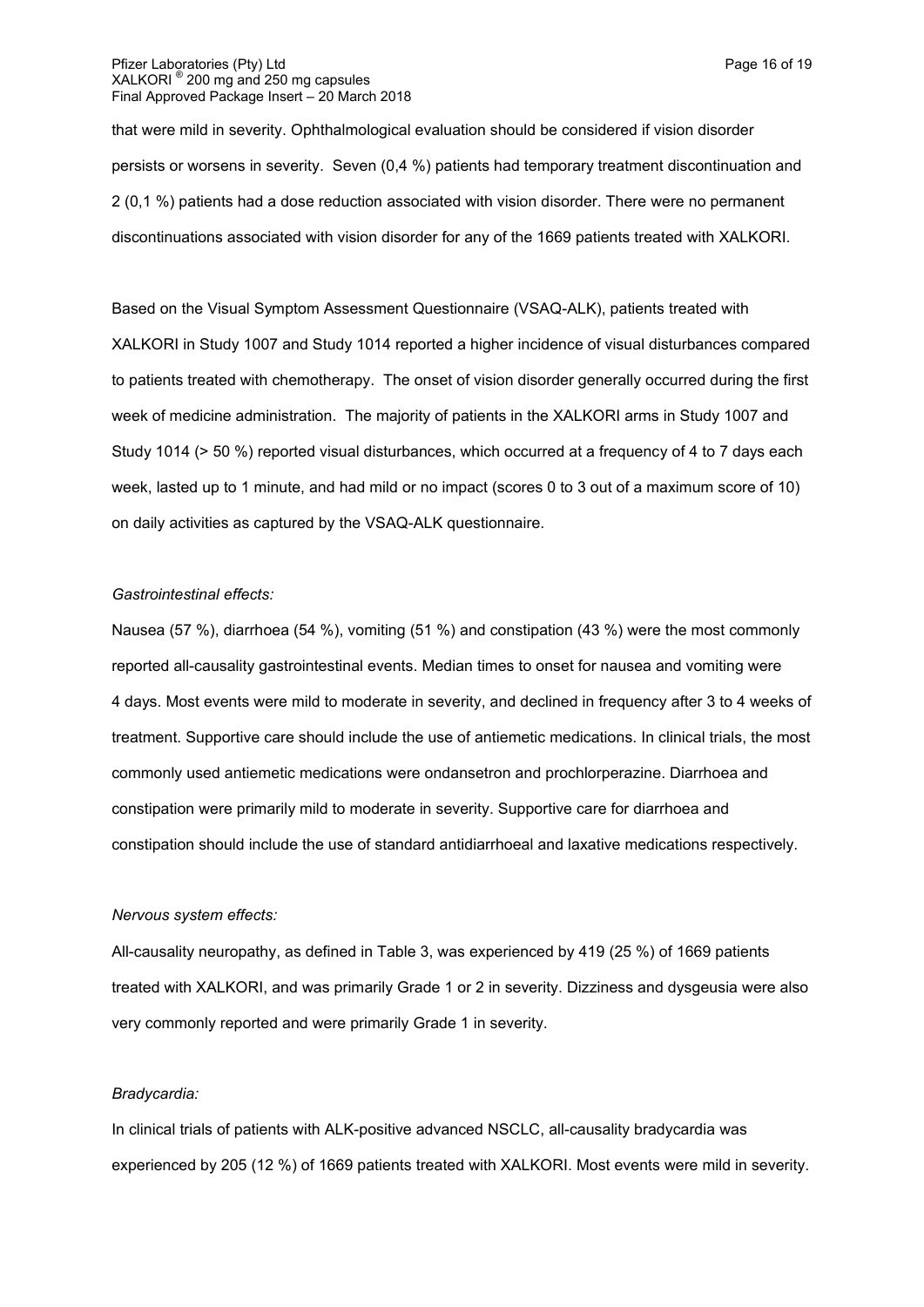A total of 242 (15 %) patients had a pulse rate < 50 bpm. The use of concomitant medications associated with bradycardia should be carefully evaluated. Patients who develop symptomatic bradycardia should be managed as recommended in the Dose modification section (see DOSAGE AND DIRECTIONS FOR USE) and Bradycardia section (see WARNINGS AND SPECIAL PRECAUTIONS).

#### *Renal cyst:*

All-causality complex renal cysts were experienced by 50 (3 %) of 1669 patients treated with XALKORI. There were no reports of clinically relevant abnormal urinalyses or renal impairment in these cases, although local cystic invasion beyond the kidney was observed in some patients. Periodic monitoring with imaging and urinalysis should be considered in patients who develop renal cysts.

#### *Laboratory abnormalities/testing:*

Haematologic laboratory abnormalities:

In clinical studies of XALKORI in patients with ALK-positive advanced NSCLC, shifts to Grade 3 or 4 decreases in leucocytes and neutrophils were observed in 63 (4 %) and 221 (14 %) patients respectively. Complete blood counts including differential white blood cell counts should be monitored as clinically indicated, with more frequent repeat testing if Grade 3 or 4 abnormalities are observed, or if fever or infection occurs. In patients who develop haematologic laboratory abnormalities, see Dose modification section (see DOSAGE AND DIRECTIONS FOR USE).

## Hepatic laboratory abnormalities:

In clinical studies of XALKORI in patients with ALK-positive advanced NSCLC, shifts to Grade 3 or 4 ALT, AST and alkaline phosphatase were observed in 184 (11 %), 93 (6 %), and 33 (2 %) patients respectively. Patients should be monitored for hepatotoxicity and managed as recommended in Hepatotoxicity section (see WARNINGS AND SPECIAL PRECAUTIONS).

Renal laboratory abnormalities: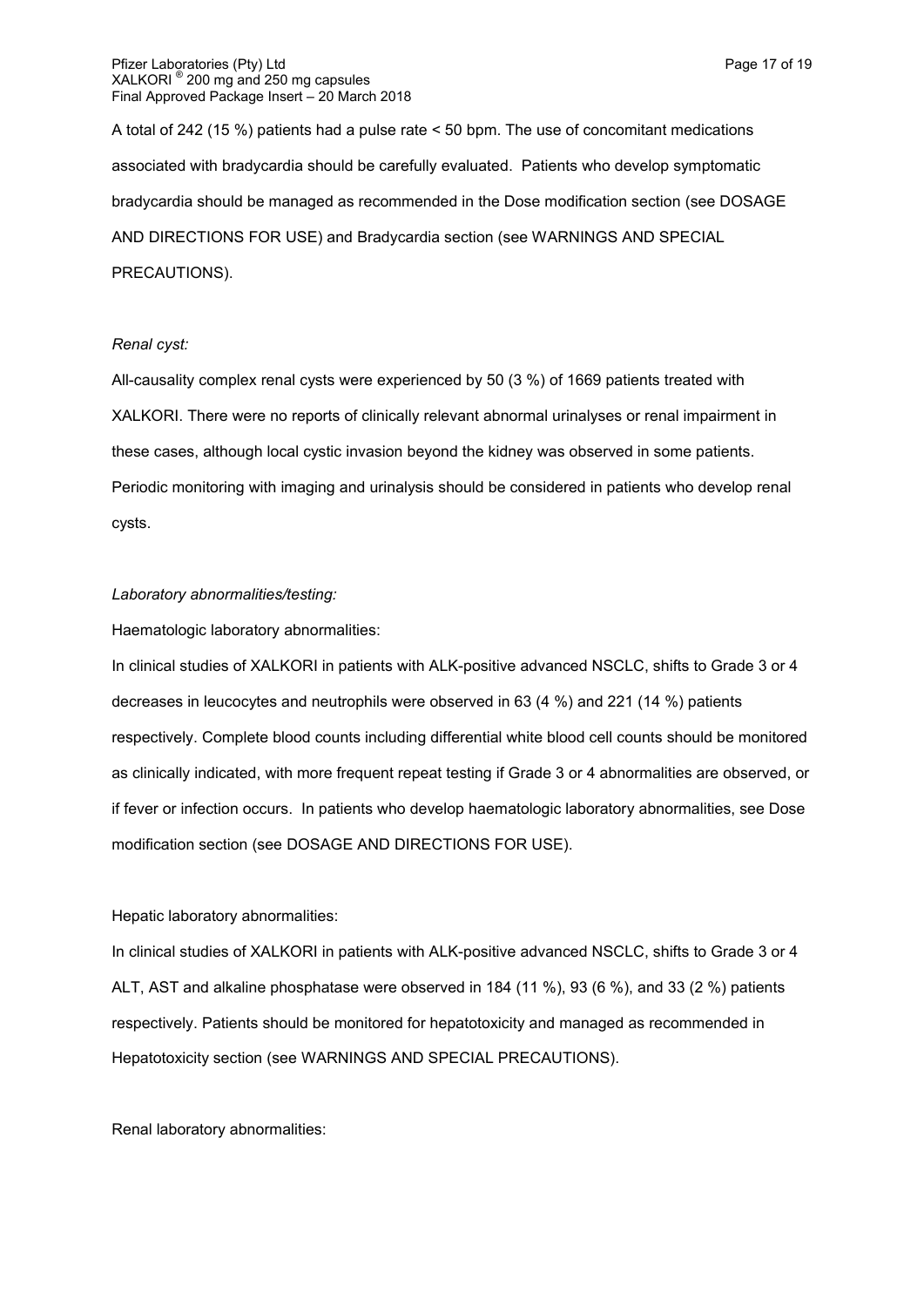In clinical studies of XALKORI in patients with ALK-positive advanced NSCLC, the estimated glomerular filtration rate (eGFR) decreased from a baseline median of 96,42 ml/min/1,73 m<sup>2</sup> (n=1681) to a median of 80,23 ml/min/1,73 m<sup>2</sup> at 2 weeks of treatment (n=1499). Median eGFR appeared to be relatively stable from 12 weeks of treatment (78,06 ml/min/1,73 m<sup>2</sup>, n=1338) through 104 weeks of treatment (75,45 ml/min/1,73 m<sup>2</sup>, n=315) and increased to 83,02 ml/min/1,73 m<sup>2</sup> at 28 days after the last dose of XALKORI (n=123).

Shifts to eGFR Grade 4 (15 to < 30 ml/min/1,73 m<sup>2</sup>) or to eGFR Grade 5 (< 15 ml/min/1,73 m<sup>2</sup>) were observed in 3 % and < 1 % of patients, respectively.

## **KNOWN SYMPTOMS OF OVERDOSAGE AND PARTICULARS OF ITS TREATMENT:**

Treatment of overdose with XALKORI should consist of general supportive measures. There is no antidote for XALKORI.

#### **IDENTIFICATION:**

XALKORI 200 mg: Size 1 hard gelatin capsule with pink opaque cap and white opaque body, printed with black ink "Pfizer" on the cap, "CRZ 200" on the body, containing a white to pale yellow powder.

XALKORI 250 mg: Size 0 hard gelatin capsule with pink opaque cap and body, printed with black ink "Pfizer" on the cap, "CRZ 250" on the body; containing a white to pale yellow powder.

#### **PRESENTATION:**

Packaged in white HDPE bottles with a white polypropylene closure and aluminium foil/polyethylene inner seal containing 60 hard gelatin capsules or packaged in clear PVC/aluminium foil blisters containing 60 or 100 hard gelatin capsules. The foil blisters are placed in an outer carton.

#### **STORAGE INSTRUCTIONS:**

Store at or below 25 °C. Do not remove blister from carton until required for use.

KEEP OUT OF REACH OF CHILDREN.